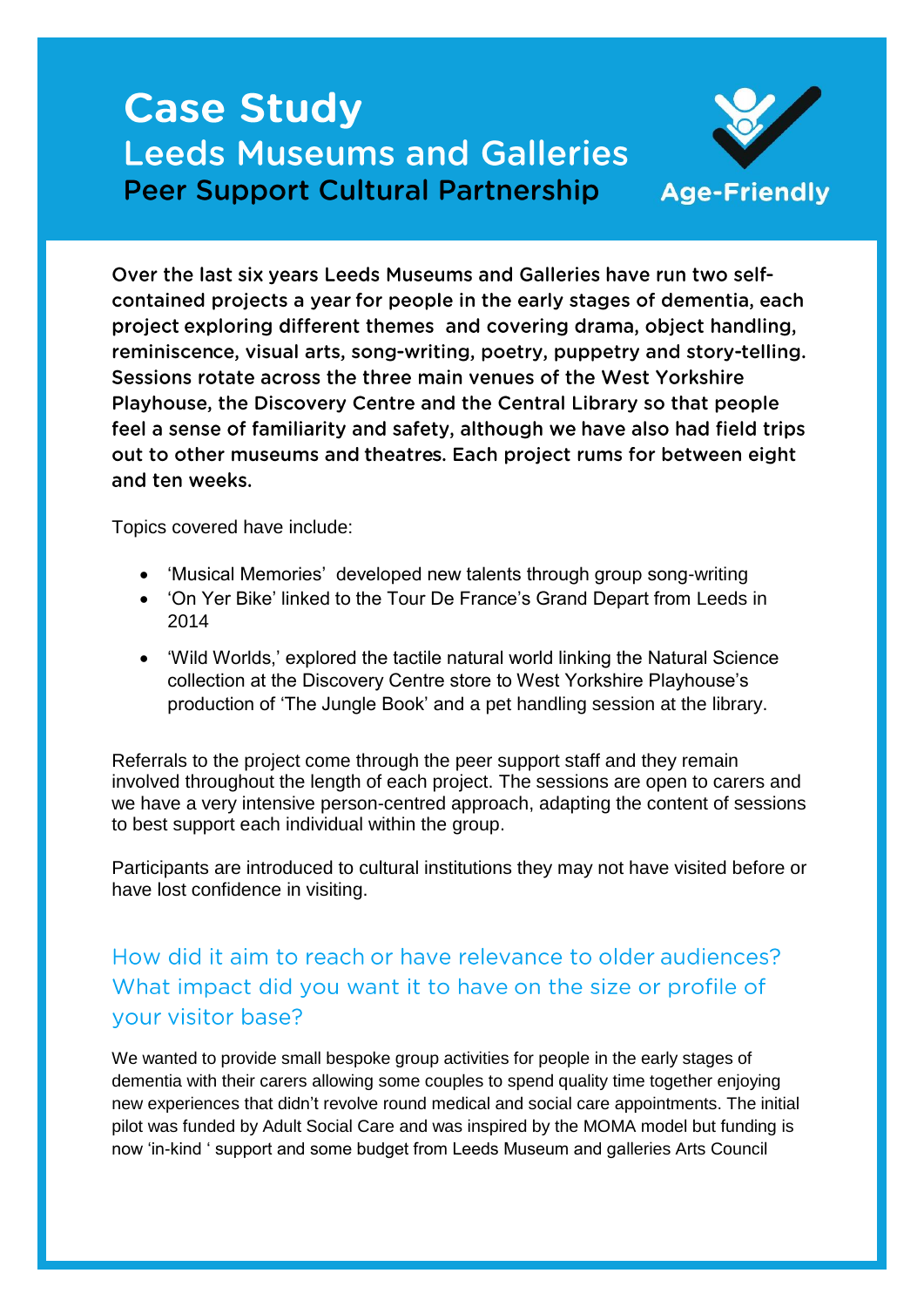England funding. The emphasis is very much on new learning and creativity, exploring what people can do rather than what they can no longer achieve.

We wanted our venues to be dementia friendly and for people to feel safe and welcomed.

## What tools did you use to measure this impact? What key indicator did you use to measure this impact?

The partnership has lasted six years and we document sessions through feedback, photographs, video clips and informal quotes.

## What worked well, what challenges did you face?

The project is very staff intensive and involves high levels of planning, commitment, consistency and constant review and evaluation.



## What have been the most important things you have learned?

- Focusing on an 'end' product creates some difficulties; people feel rushed and under pressure and we shouldn't try to do too much over the time period. The process is much more important than the outcome
- We have sessions over 8 to10 weeks so that people can really develop confidence and familiarity with staff and venues
- Each session is sufficiently self-contained so people can dip in and out of the project according to their health and other commitments but people attending the whole project can see how it all links together